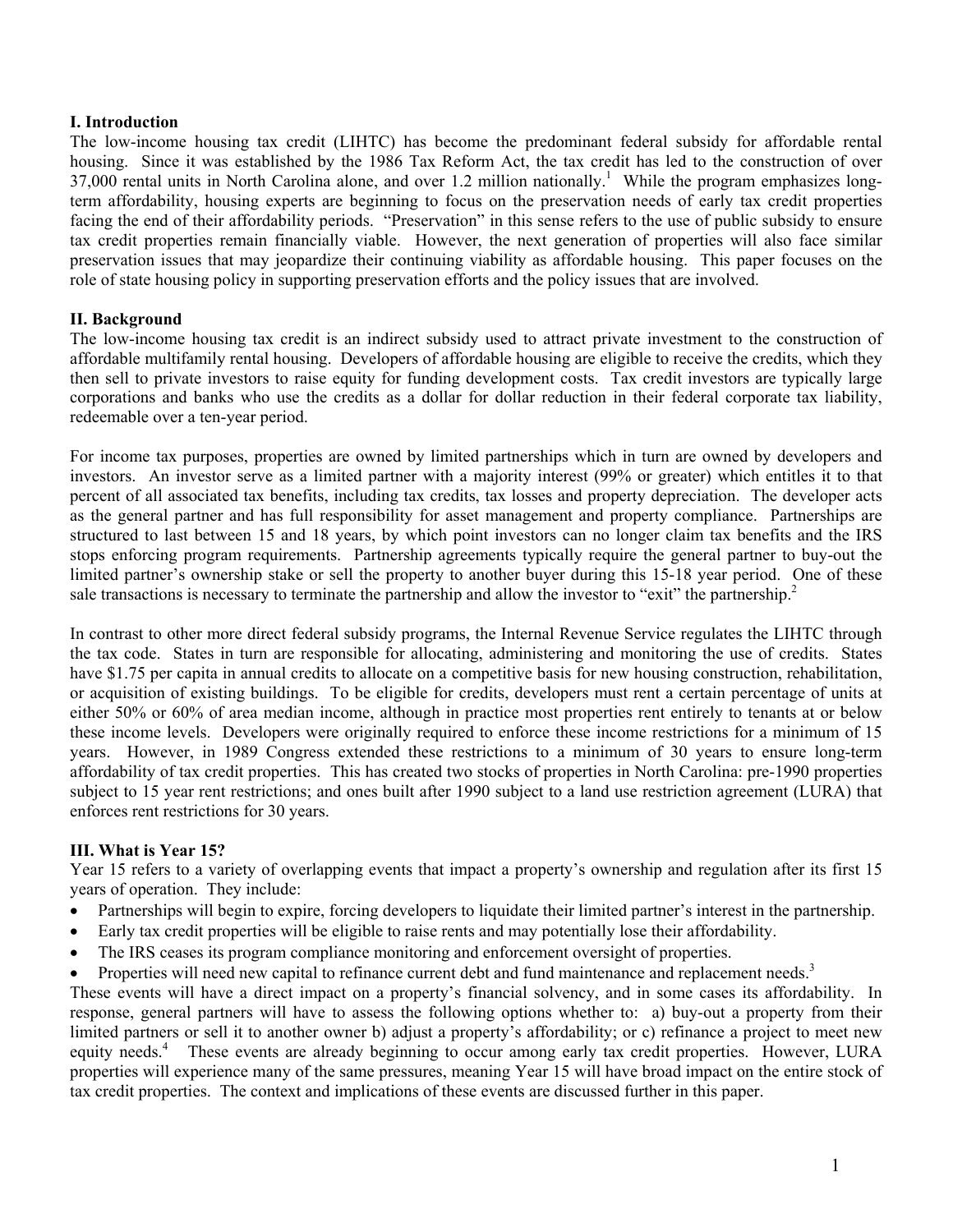### **IV. Research question**

The North Carolina Housing Finance Agency (NCHFA) administers the state's tax credit program, and will lead preservation efforts in the state. This paper examines the factors that NCHFA will have to consider in deciding whether preservation of existing tax credit units should be a priority. In particular, will Year 15 jeopardize the affordability of tax credit properties? Where expiring affordability is not an issue, what is the scope of preservation needs and what challenges will NCHFA face in addressing them? This paper addresses these issues in terms of the implications for NCHFA policy and the continued viability of tax credit properties as affordable housing.

# **V. Methodology**

Information was gathered from a series of stakeholder interviews and analysis of a NCHFA database. Stakeholders include housing developers, both private and nonprofit, consultants and advisors to developers, lenders, syndicators and NCHFA officials. Interviews were designed to solicit the impressions of these various groups concerning the policy issues surrounding preservation. Therefore, these findings are meant to be indicative, but not exhaustive of the perspectives that different stakeholders will have about Year 15. The NCHFA database contains detailed information on tax credit projects built and/or financed in North Carolina from 1987-2001. Information from stakeholder interviews was used to analyze the database and illustrate key research findings.

# **VI. Research Findings**

# Affordability

National observers have emphasized Year 15 poses a special threat to early tax credit properties with expiring rent restrictions.<sup>5</sup> Stakeholders feel this threat is less prominent in North Carolina, because properties are typically smaller, more rural or suburban than in other states, and therefore less exposed to strong housing markets where rent increases would be likely. Market factors will largely determine whether rent can be raised, regardless of other constraints.<sup>6</sup> Properties at greatest risk of losing affordability will be those in urban housing markets where profitmotivated owners have the incentive and ability to increase rents.<sup>7</sup> Stakeholders agreed that for-profit owners would seek to raise rents after Year 15 where possible, but that this impact will be limited and will not raise significant affordability concerns.

Stakeholders feel affordability will not be an issue for post-1990 properties due to their LURA restrictions. Owners of these properties will be forced to comply with restrictions despite an opportunity to realize higher rents or the need to raise new equity for capital needs. Consequently, stakeholders feel the most relevant issue for LURA properties is whether they can be financially viable as affordable housing beyond Year 15.<sup>8</sup> Nevertheless, expiring affordability will potentially be a concern in cases where a developer attempts to sell a property but cannot locate a buyer. Under qualified contract provisions in Section 42 of the tax code, an owner who wishes to sell can request NCHFA to find a party to purchase and operate a property for the balance of the extended restriction period.<sup>9</sup> If the agency cannot find a buyer, rent restrictions will terminate and the property can be sold to any party of the owner's choice. The new buyer must then observe a three-year waiting period before raising rents beyond tax credit limits or evicting lowincome tenants.<sup>10</sup>

A developer who maintains ownership beyond Year 15 can also risk violating extended restrictions by raising rents, despite the terms of a LURA. No stakeholders mentioned this as a viable alternative and most felt that developers of tax credit properties have a strong commitment to affordability. Nevertheless, an owner's incentive to violate a LURA will depend on the feasibility of other alternatives, such as property sale or refinancing. Where an owner cannot sell or refinance a property, they may be more inclined to risk raising rents. Their ability to do so without penalty will depend largely on the NCHFA's ability to enforce program restrictions in the absence of IRS involvement. Legal action by tenant associations and housing advocates could also play a significant enforcement role in preventing LURA violations.<sup>11</sup>

Appendix B projects the number of early tax credit units that are both eligible and potentially at risk of rent increases due to absence of other subsidy restrictions after Year 15. As graph 1 illustrates, approximately 2,186 of the units in non-LURA properties are *eligible* to raise rents and are therefore most at risk of expiring affordability. This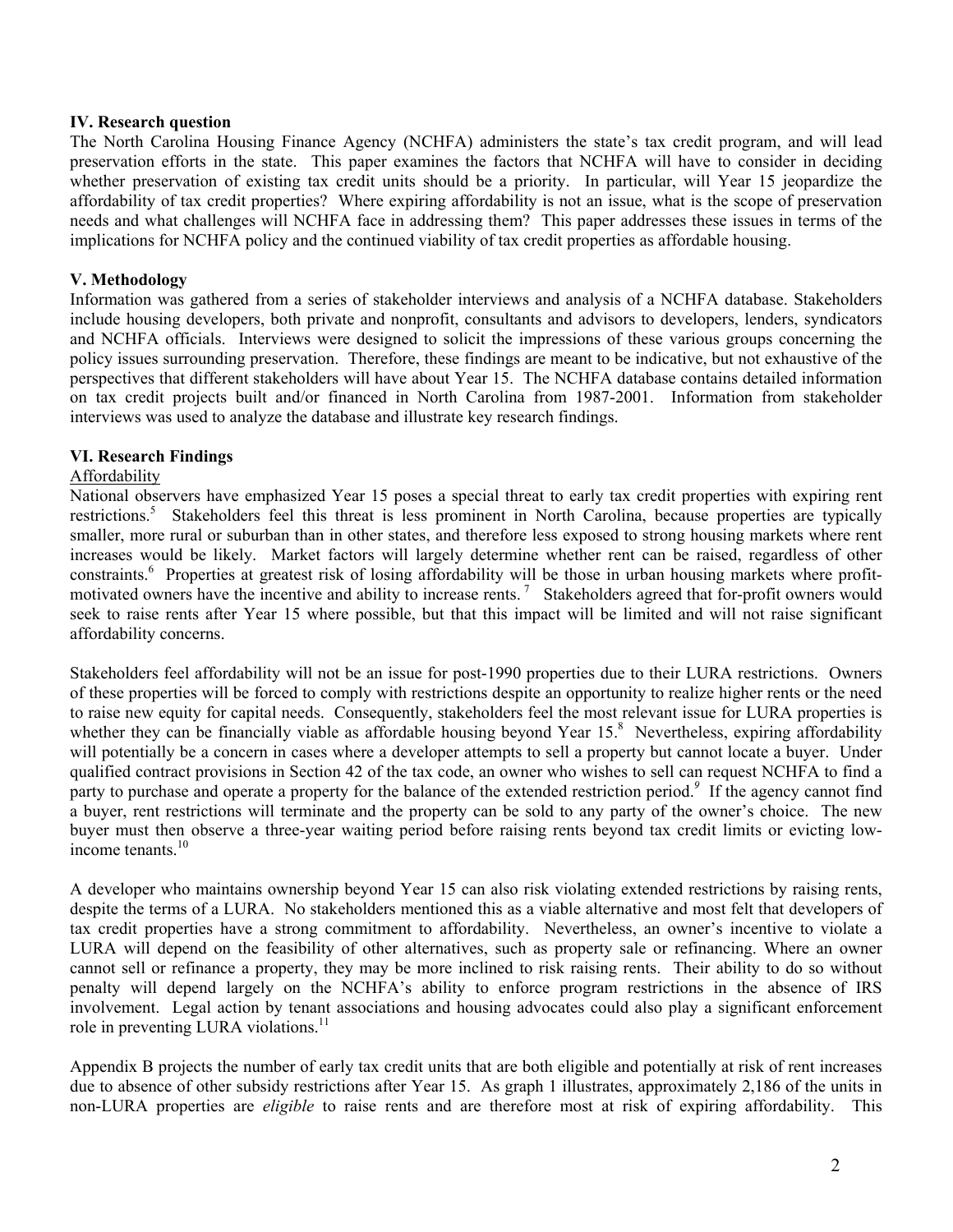represents 27% of all the units among non-LURA properties and 6% of units among all tax credit properties.<sup>12</sup> Early tax credit properties will reach Year 15 between 2003-2014, with the majority occurring between 2003 and 2006. The greatest potential loss of affordability will likely occur in this latter period.

Graph 2 indicates that approximately 7,650 units among LURA properties are at risk of rent increases, despite the terms of their LURAs, due to lack of restrictions from other subsidies. This represents 28% of all units in all LURA properties, and 22% of units among all tax credit properties given the same parameters of for-profit sponsorship and absence of other subsidies. LURA properties will reach Year 15 between 2005 and 2017 with the majority doing so between 2010 and 2017. While most of these properties will remain affordable, these estimates suggest the scope of LURA properties potentially at risk of rent increases, and the periods when this risk will occur.

# Preservation Issues

Stakeholders agree that the preservation needs of tax credit properties will be less critical than meeting the needs of other aging subsidized housing. This is primarily due to the high level of construction quality and building design of tax credit properties, as well as the relatively higher level of tenant income targeted, compared to other subsidized housing.<sup>13</sup> However, some stakeholders still feel that Year 15 could create legitimate preservation needs within the stock of tax credit properties.

Developers agreed that selling a property is the most convenient way for them to terminate a limited partnership. It is likely that this option will predominate among other property disposition strategies, particularly if additional preservation subsidies are not available. However, it is unclear whether a market will exist for selling tax credit properties, given that many have little residual value due to their low-income status.<sup>14</sup> Developers will be more inclined to avoid sale and choose to buy-out a property instead if it has appreciated in value, or if they also manage the property and earn income through this role.<sup>15</sup> For this to occur, developers must refinance a property's debt, including first and second mortgages in order to reduce the property's debt burden and reflect any appreciation that has occurred.<sup>16</sup> However, properties may be unable to support new financing terms through low-income rents, leaving developers in need of additional subsidy from NCHFA. Where subsidy is not available, developers felt that property bankruptcy and foreclosure is a realistic possibility.<sup>17</sup>

Developers feel that new NCHFA subsidies for resyndication should include a combination of grants and "soft"  $\text{loans}^{18}$ , in addition to new tax credits. Resyndication involves allocating credits to either a new buyer or the current owner/developer for the rehabilitation and/or acquisition of a tax credit property. A developer can use the credits to form a new limited partnership with new investors that will raise equity for renovating and upgrading a property. However, resyndicated tax credits also provide a useful way for a developer to dissolve expiring partnerships and fulfill their general partner responsibilities. Consequently, resyndication is a particularly attractive option as it provides developers a subsidy vehicle to maintain their general partner interest in a property.

The Agency must balance two sets of housing needs: meeting the demand for new housing production versus preserving existing housing; and, the relative impact of preserving tax credit properties in contrast to other subsidized housing. NCHFA has traditionally allocated credits for new construction rather than the rehabilitation and preservation of other non-tax credit properties.<sup>19</sup> Insofar as credits are allocated to preservation, the Agency currently views the tax credit program as a means to address the needs of the state's most distressed properties.<sup>20</sup> These primarily consist of HUD Section 8 and 236 programs.

NCHFA's position on resyndication also reflects an unwillingness to use scarce tax credits to resolve ownership issues among existing properties.<sup>21</sup> Funds spent on this purpose reduce the amount available for meeting demand for new units or rehabilitating the state's worst housing. Furthermore, the Agency feels tax credit properties should be able to access conventional financing, and will not exhibit sufficient repair and preservation needs to justify further subsidy. Stakeholders recognize this position will likely guide NCHFA preservation activity in the short term, yet speculate that Year 15 may force the agency to address preservation issues among tax credit properties if enough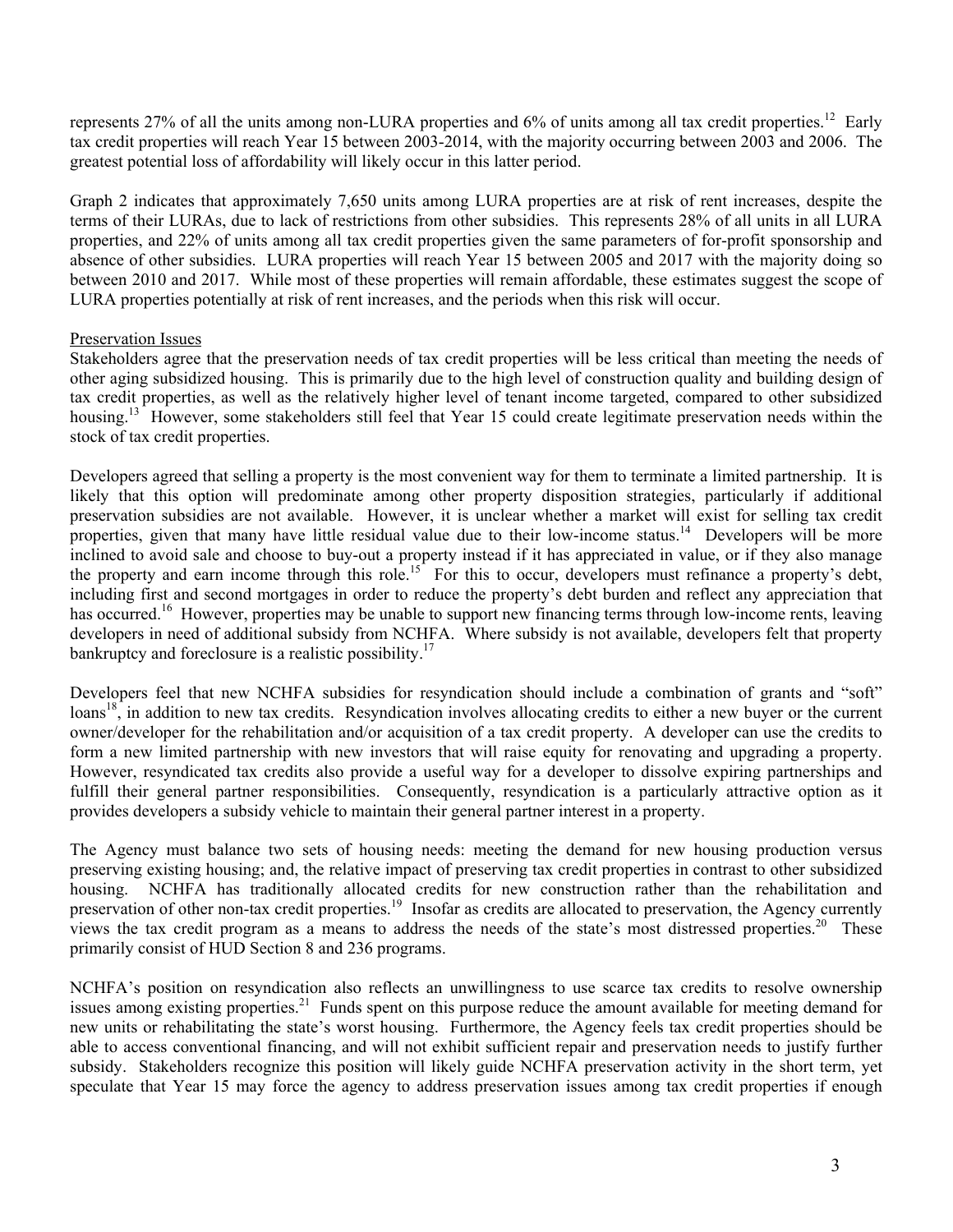experience rent increases or financial insolvency. Where these needs arise, most agree that preservation should be a priority for more recent properties with stricter design and quality standards that have greater preservation value.<sup>22</sup>

Appendix C illustrates the potential need for resyndication and other forms of NCHFA assistance to tax credit properties. The graphs identify the number of tax credit units and projects according to the year they reach Year 15. These estimates illustrate when the need for resyndication will likely be greatest due to the number of projects experiencing Year 15 events. As Graph 1 shows, the number of *units* reaching Year 15 fluctuates, but will be greatest between 2009 and 2016. Graph 2 shows that the number of *projects* reaching Year 15 is greatest between 2003 and 2011, in part reflecting the greater average number of units per project among more recent properties. Using the number of units as the measure for assessing the impact of Year 15, the period from 2009-2016 will be the period of greatest need for NCHFA preservation activity.

Developers will likely pressure NCHFA for new tax credits, in addition to other subsidies as their properties approach Year 15. As Appendix C illustrates, this pressure may be greater from 2003-2011 due to the larger number of projects affected. However, the greatest need for NCHFA preservation efforts in terms of tenants and units affected by Year 15 will occur from 2009-2016. These data confirm stakeholder opinions about the importance of preserving more recent tax credit properties.

# Enforcement and monitoring

The IRS can audit partnerships up to three years after Year 15 to verify the general partner's record of compliance with tenant income and rent restrictions. This creates a significant enforcement mechanism to ensure owners comply with program guidelines. After Year 15, states will assume sole monitoring and enforcement responsibilities for properties with extended affordability. This creates a substantial dilemma for NCHFA in terms of financing monitoring costs and creating a new enforcement mechanism apart from the tax code.

Monitoring costs prior to Year 15 are factored into a property's original financing. However, no funding is provided for monitoring beyond Year 15.<sup>23</sup> These new costs will require diverting existing agency funds or finding a new source outside of the agency. The amount of funding available will determine the degree to which NCHFA is able to ensure owners observe LURA restrictions and, where able to do so legally, that they follow proper procedures for raising rents by observing the three-year period for rent decontrol. Additionally, continued monitoring will provide information for the agency to use in making qualified contract decisions. Monitoring beyond Year 15 will have important implications for whether properties continue to exhibit the level of maintenance, quality and affordability of properties. Reduced monitoring requirements, or a lack of future monitoring, may influence project disposition should owners face less regulation and restriction on property management or sale.

NCHFA will also be similarly challenged to enforce the new monitoring regime it creates for post-Year 15 properties. The agency's primary means of enforcement is the threat of legal action, or withholding future credits to owners who violate their LURAs. Of the two, the latter may be more effective. Previous legal action by the agency has proven to be expensive, time consuming and has yielded mixed results.<sup>24</sup> Affordable housing developers are sensitive to their reputation and good standing in program compliance. Stakeholders agreed that few developers would be willing to risk violating a LURA, even in the absence of NCHFA or tenant legal action, due to the effect it would have on their reputation and their access to future tax credits.<sup>25</sup> Therefore, NCHFA's ability to withhold credit allocations may be the most effective and practical means of LURA enforcement. However, relying on this strategy may present isolated problems in the case of owners less concerned about access to credits in the future, or where the agency monitoring fails to identify owners who have violated a LURA.

### Preservation Roles of Local Government and Nonprofits

Stakeholders emphasized two additional issues beyond the scope of this paper that deserve brief mention. Local governments will play an important role in preservation activity given the various ways they subsidize tax credit properties.<sup>26</sup> The most common form of subsidy is through soft second mortgage debt. In order to refinance a property, most developers will have to petition a local government to refinance the second mortgage, or forgive the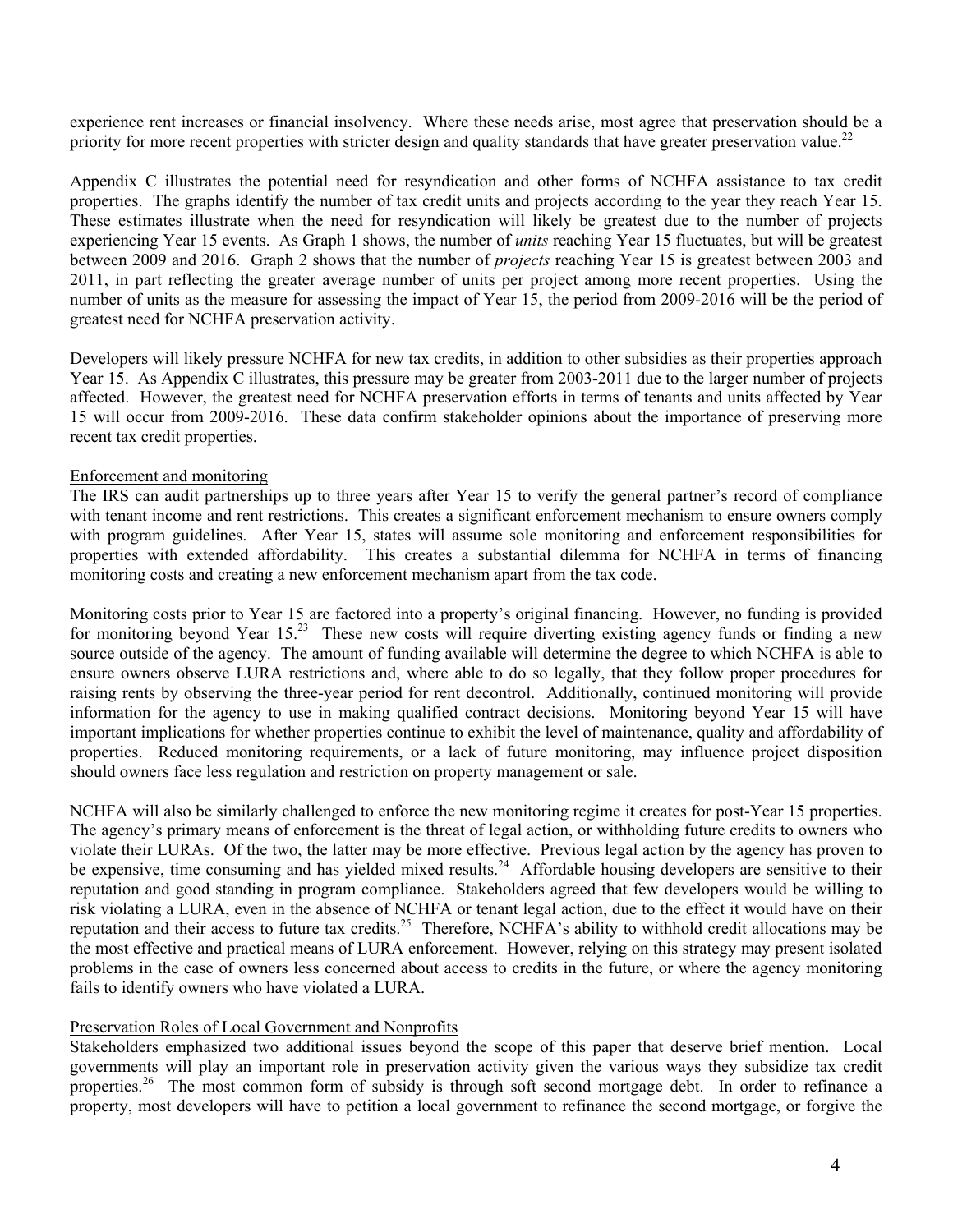debt entirely. If a developer attempts to sell a property, a local government must approve the new buyer and agree to subordinate their secondary debt to a new financing agreement. As Appendix D shows, local governments have invested \$55 million in tax credit properties, helping to finance roughly 134 projects with 4436 units, or 12% of all tax credit units. This investment, along with other local subsidies, will give local officials significant leverage to ensure local priorities are factored into property disposition decisions.

National observers cite the potential role of nonprofit housing organizations as preservation entities beyond Year  $15^{27}$ Nonprofits can purchase tax credit properties on more favorable terms than for-profit developers, giving them a competitive advantage in purchasing either properties they have sponsored, or ones being sold by other owners.<sup>28</sup> Some also have right of first refusal options that given them first preference to purchase properties they have sponsored. North Carolina stakeholders cite a lack of capacity among nonprofits that will prevent them from being significant preservation actors beyond their own properties. However, most identified a small set of nonprofits that may be able to play larger preservation roles. The sector has grown in sophistication and experience as a whole in the last decade, and nonprofits currently sponsor 17% of all projects and  $25\%$  of all units in the state.<sup>29</sup> While nonprofit capacity will continue to grow, it is less clear whether nonprofits will be able to assist preservation efforts broadly.

# **V. Conclusion**

Two questions guided this research: will Year 15 jeopardize affordability among tax credit properties and what is the nature and scope of preservation needs? Affordability is less likely to be a concern in North Carolina due to market and location factors, and in part to overlapping subsidies. Loss of affordability from properties raising rents will be greatest for early tax credit properties that reach Year 15 from 2003-2006. Affordability will be of less concern, but potentially remain an issue, for LURA properties depending on equity needs at Year 15 and NCHFA enforcement of LURA restrictions.

Tax credit preservation needs will be less critical than those of other subsidized housing, but may warrant greater attention than NCHFA currently envisions will be necessary. The agency will face growing pressure from developers as Year 15 progresses for new tax credits, as well as grant and loan subsidies, particularly from 2009-2017 when resyndication needs will be greatest. A decision to withhold assistance will likely result in more owners choosing to sell properties, potentially raising affordability concerns in the process.

While preservation action will be less critical in the short term, the following recommendations suggest actions NCHFA can take to begin addressing Year 15 issues:

Disposition tracking – NCHFA should track early tax credit properties to determine the disposition issues they encounter, whether rent increases occur and if properties remain viable in the absence of subsidy. NCHFA should use this information to help forecast future preservation needs and possible responses.

Resyndication – given the likelihood of demand for new credits, NCHFA should begin developing a formal policy towards resyndication, including guidelines for allocating new credits to tax credit properties that the agency has an interest in preserving. This could involve a two-tier system of eligibility thresholds for credits to ensure tax credit properties are eligible for credits, as well as more distressed properties with greater needs.

Property monitoring – NCHFA should develop monitoring requirements that ensure LURA restrictions are upheld. Monitoring data should be used to inform resyndication and qualified contract decisions with information about owner management, property maintenance and repair and compliance with program guidelines.

Outreach – local governments, and potentially nonprofits, will have a role in tax credit preservation. NCHFA should reach out to these sectors, share information about property disposition, and coordinate preservation strategies where possible.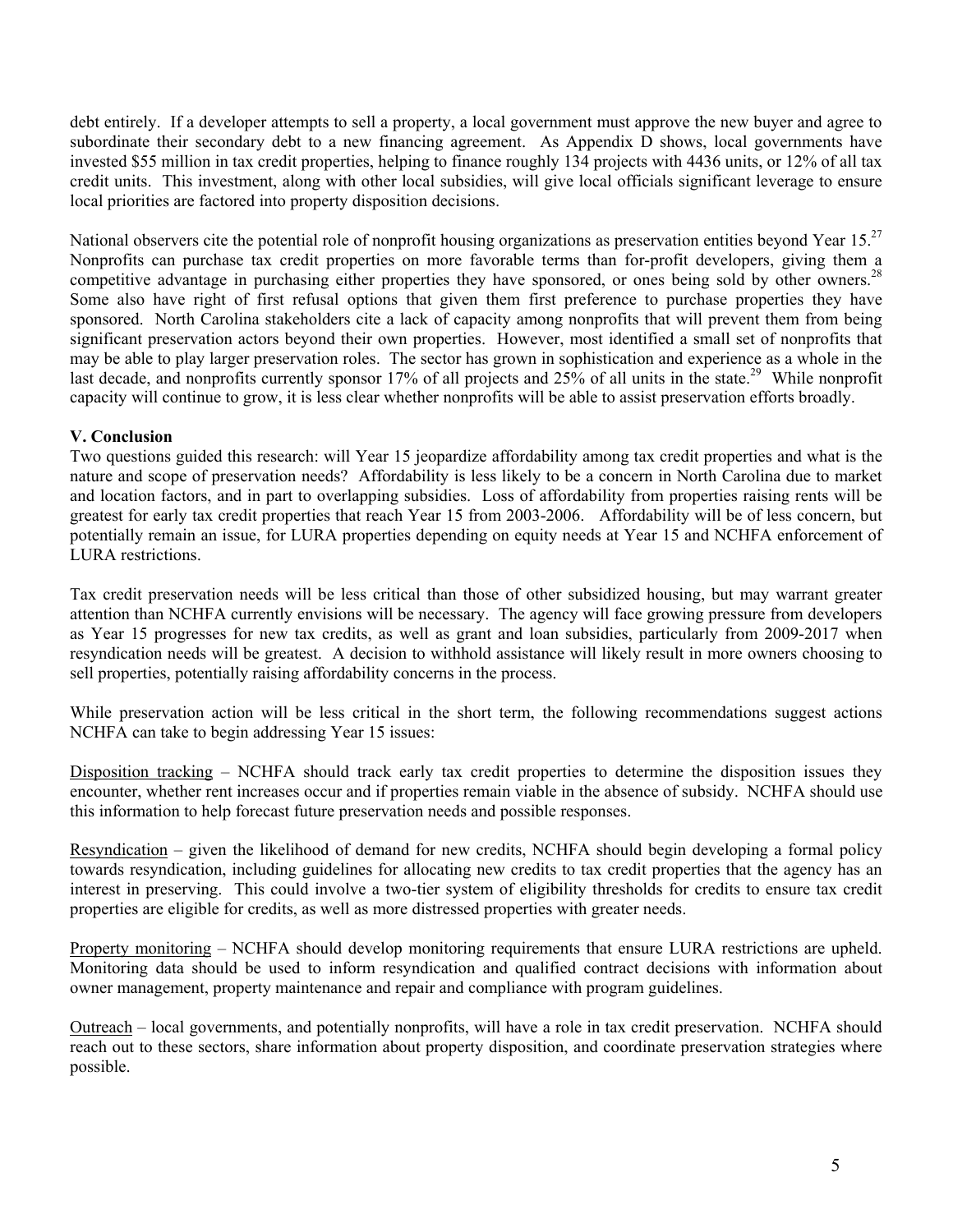#### **Endnotes**

 $\overline{a}$ 

<sup>1</sup> California Housing Partnership Corporation. "The Tax Credit Turns Fifteen: Conversion Risk in California's Early Tax Credit Portfolio," November, 2001.

<sup>5</sup> California Housing Partnership Corporation 2. Dresser and Duffy 1. Collignon 4.

Interview with Gordon Blackwell, December 6, 2002.

 $8$  Mayo.

<sup>9</sup> Internal Revenue Code, Section  $42(h)(6)(F)$ 

<sup>10</sup> Internal Revenue Code, Section  $42(h)6(E)(i)(II)$ 

<sup>11</sup> Collignon. "Expiring Affordability of Low-Income Housing Tax Credit Properties: The Next Era in Preservation," Joint Center for Housing Studies of Harvard University, October, 1999.

<sup>12</sup> This estimate includes only for-profit sponsored projects that free from other subsidy restrictions, but does not account for property location which influences whether eligible properties are also *likely* to raise rents. 13 Blackwell.

<sup>14</sup> Interview with Pat Garrett, December 27, 2003.

<sup>15</sup> Garrett.<br><sup>16</sup> Interview with Murray Duggins, December 17, 2002.

<sup>17</sup> Interview with Peter Hubicki, December 27, 2002.<br><sup>18</sup> "Soft" loans refer to low-interest loans (1-3%) typically offered by local or state entities that provide near equity financing towards project development costs.

<sup>19</sup> Abt Associates, Inc. "North Carolina: Profile of Low Income Housing Tax Credit (LIHTC) Properties Placed in Service from 1995 to 1999," March, 2002.

<sup>20</sup> Interview with Steve Culnon, January 16, 2003.

<sup>21</sup> Interview with Maida Renson, January 3, 2003.

 $22$  Interview with Paul Kimball, January 17, 2003.

<sup>23</sup> Kimball.

24 Culnon.

 $^{25}$ Interview with Kathleen Foster, January 16, 2003.

26 Interview with Gregg Warren, January 21, 2003.

<sup>28</sup> IRC Section 42,(i),(7),(B)

29 See Appendix D.

<sup>&</sup>lt;sup>2</sup> Interview with Greg Mayo, January 10, 2003

<sup>&</sup>lt;sup>3</sup> Karen Dresser and Mike Duffy. "Ohio's Tax Credit Properties: What Happens in 'Year 15'?" Ohio Capital Corporation for Housing, 2001.

<sup>&</sup>lt;sup>4</sup> Kate Collignon. "Expiring Affordability of Low-Income Housing Tax Credit Properties: The Next Era in Preservation," Joint Center for Housing Studies of Harvard University, October, 1999.

<sup>6</sup> Interview with Danny Ellis, December 4 2002.

 $27$  Collignon, 34.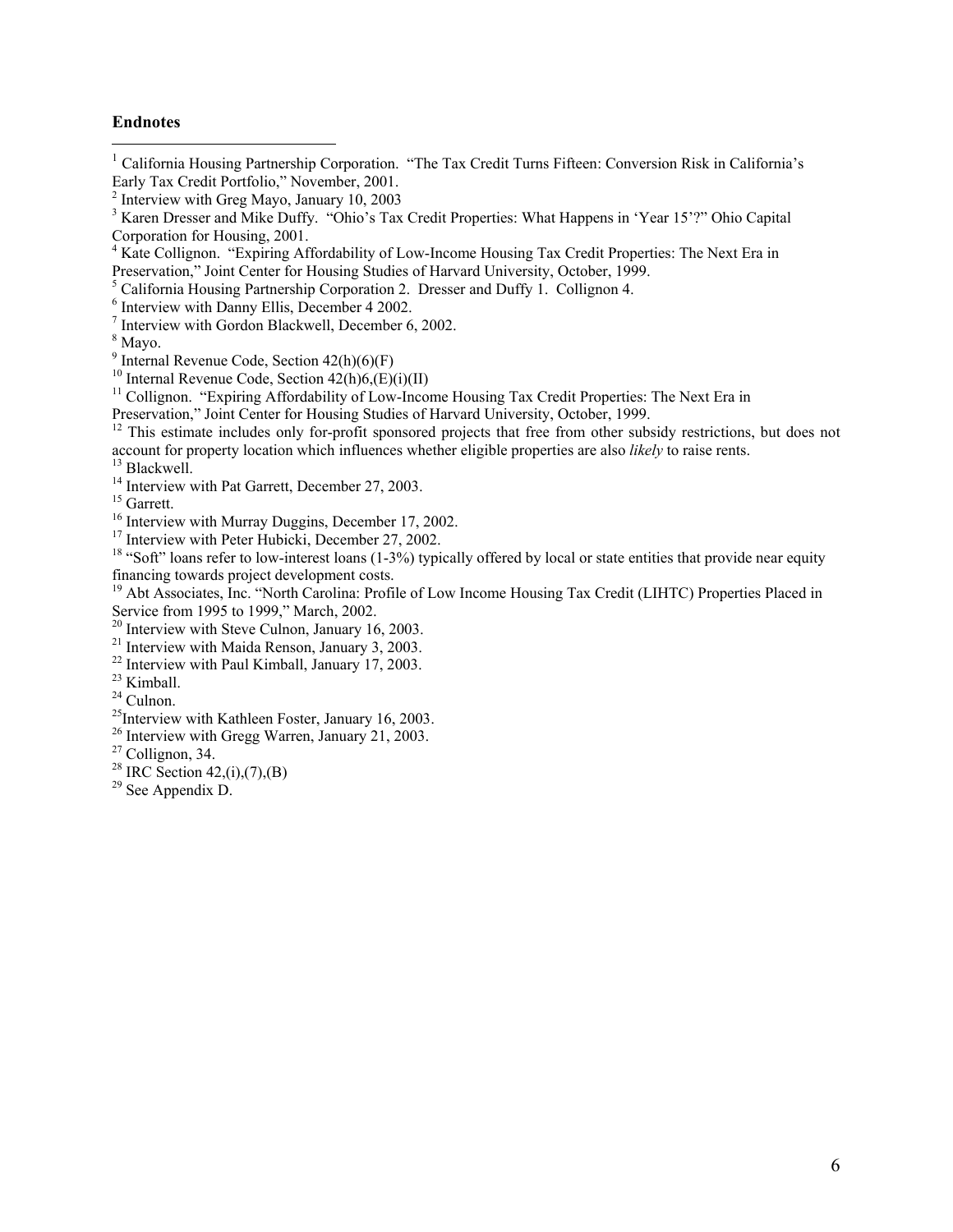#### **Appendix A. – Interviews**

*North Carolina Housing Finance Agency*  1. Steve Culnon, Director of Rental Investment

- 2. Paul Kimball, Manager of Rental Assets
- 3. Mark Shelburne, Rental Investment Group

#### *Developers*

 $\overline{a}$ 

- 4. Gregg Warren, Downtown Housing Improvement Corporation
- 5. Danny Ellis, GEM Management
- 6. Ned Fowler, Northwestern Regional Housing Authority
- 7. Gordon Blackwell, Regency Development Associates
- 8. Pat Garrett, Charlotte Mecklenburg Housing Partnership, Inc.
- 9. Murray Duggins, United Developers
- 10. John Loving, John Loving & Associates, Inc.
- 11. Peter Hubicki, Hubicki Ventures, LLC
- 12. Kathleen Foster, Kathleen Foster and Associates
- 13. Maida Renson, Guilford Financial Services, LLC

#### *Syndicators*

14. Greg Mayo, Community Affordable Housing Equity Corporation

*15. Rob Vest, Apollo Inc.* 

#### *Consultants/Other*

- 16. Robert Niegelsky, Housing Consultant
- 17. Teri Beckman, Local Initiatives Support Corporation
- 18. Roger Earnhardt, NC Community Reinvestment Corporation
- 19. Ann Eaves, Wisconsin Housing and Economic Development Authority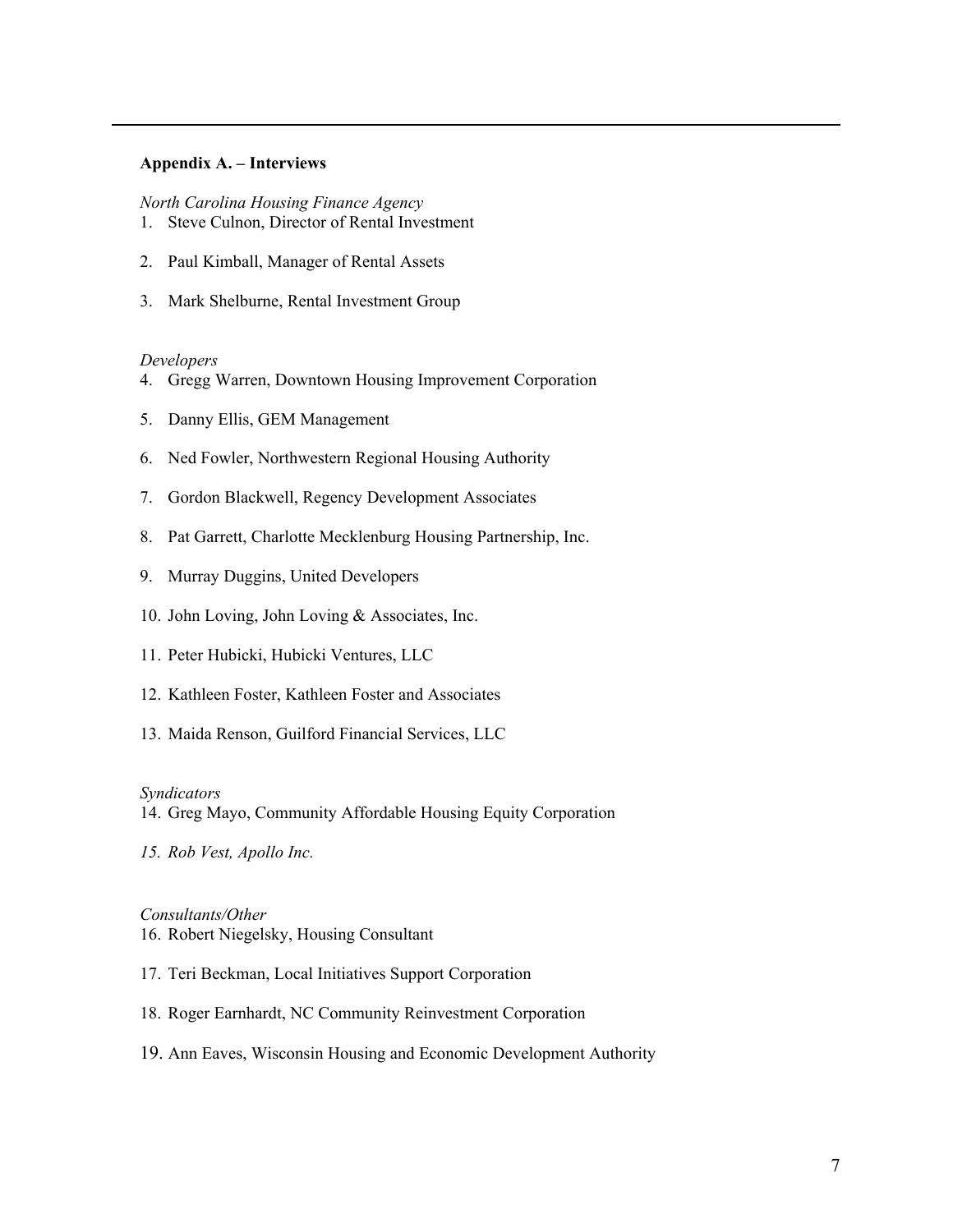# **Appendix B. – Units Eligible for Rent Increases**

 $\overline{a}$ 

Graph 1: Units in non-LURA properties eligible to raise rents\*



 $*$  Total units = 2233, excluding 349 units with missing years

**Graph 2: Units in LURA properties eligible to raise rents\*** 



\*Total units  $= 7654$ , excluding 2470 units with missing years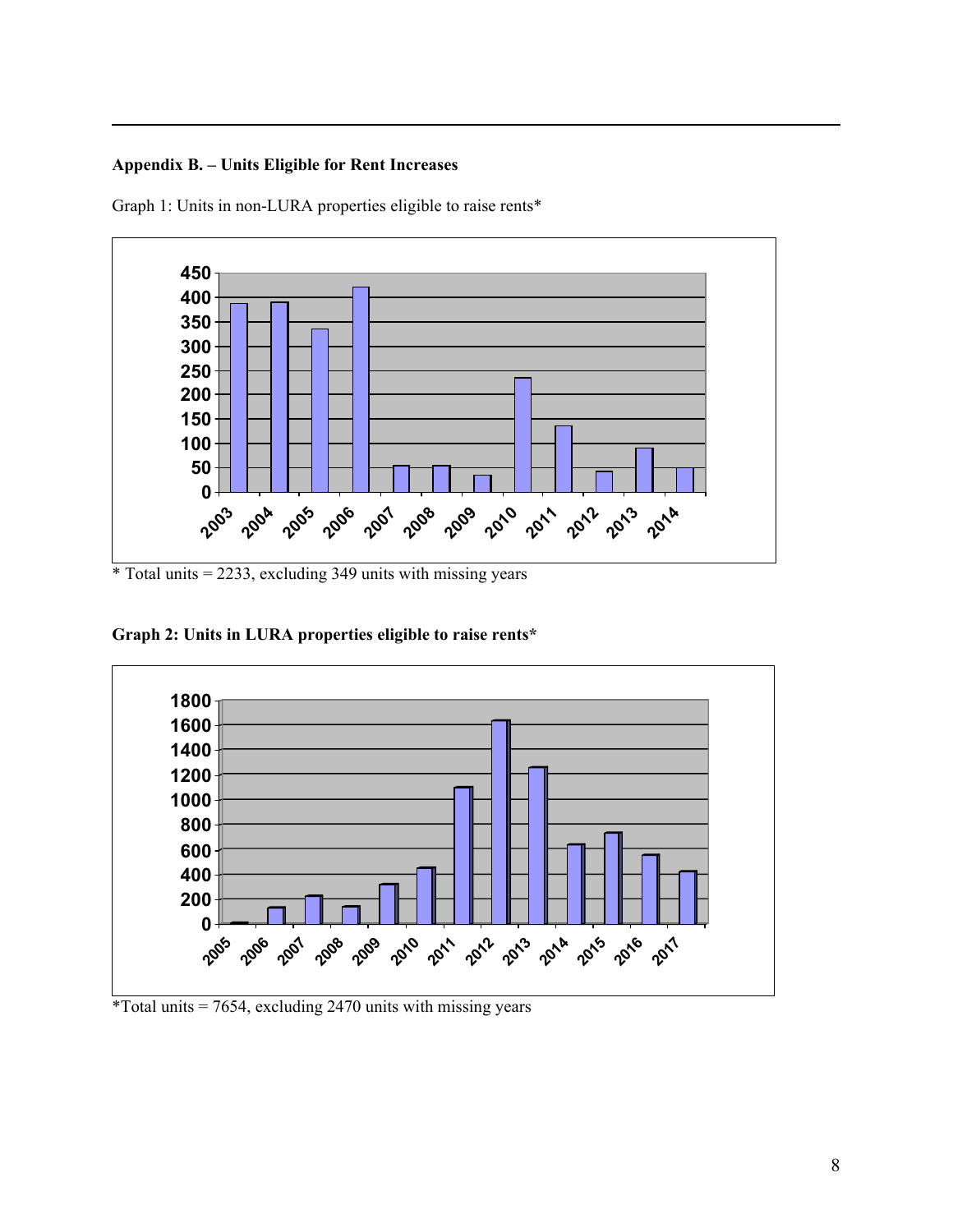# **Appendix C. – Units and Projects at Year 15**

Graph 1: Number of Units by Year at Year 15

 $\overline{a}$ 



Graph 2: Number of Projects by Year at Year 15

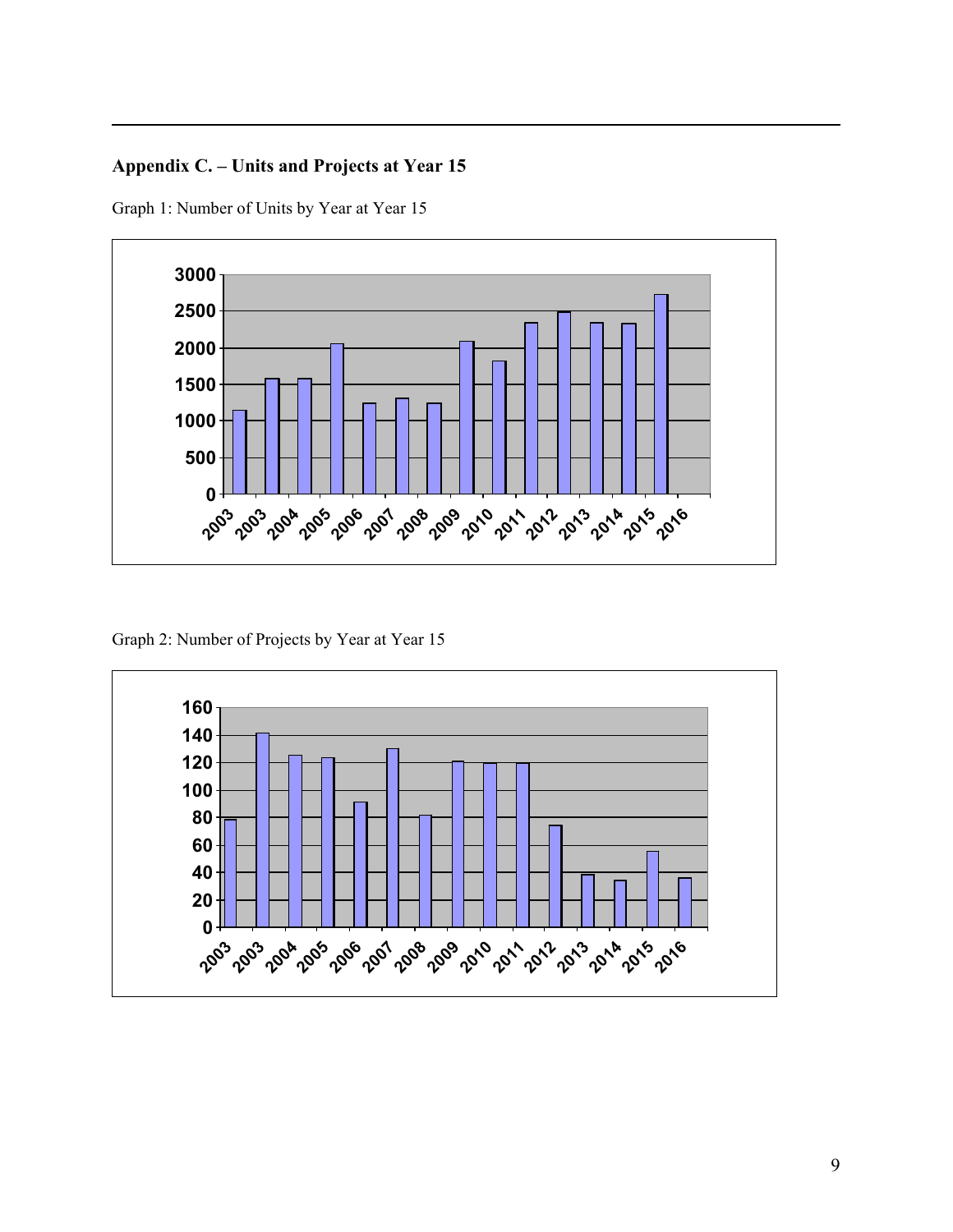# **Appendix D. - Local Government Second Mortgage Equity in Tax Credit Properties**

Non-LURA Properties Placed in service: 1988-1995; Year 15: 2003-2010

|            | Properties | Units | Equity      | Average \$ per property |
|------------|------------|-------|-------------|-------------------------|
| For profit | 17         | 542   | \$3,868,614 | \$227,566               |
| Nonprofit  |            | 141   | \$1,502,357 | \$500,786               |
| Total      | 20         | 683   | \$5,370,971 | \$268,549               |

LURA Properties

 $\overline{a}$ 

Placed in service: 1991-2003; Year 15: 2006 – 2018

|            | Properties | Units | Equity       | Average \$ per property |
|------------|------------|-------|--------------|-------------------------|
| For profit | 54         | 2,619 | \$32,364,886 | \$599,350               |
| Nonprofit  | 44         | 1,789 | \$17,009,927 | \$387,689               |
| Total      | 98         | 4,408 | \$49,374,813 | \$503,825               |

All Properties

|            | Projects | Units | Equity       | Average \$ per property |
|------------|----------|-------|--------------|-------------------------|
| For profit |          | 3219  | \$36,233,500 | \$510,331               |
| Nonprofit  | 47       | 1217  | \$18,512,284 | \$393,878               |
| Total      | 08       | 4436  | \$54,745,784 | \$506,906               |

Note: these estimates exclude properties with mortgage amounts below \$50,000 on the assumption that a developer could pay off this debt and free their property of its secondary debt. However, this only excludes seven properties and \$170,408 from the analysis.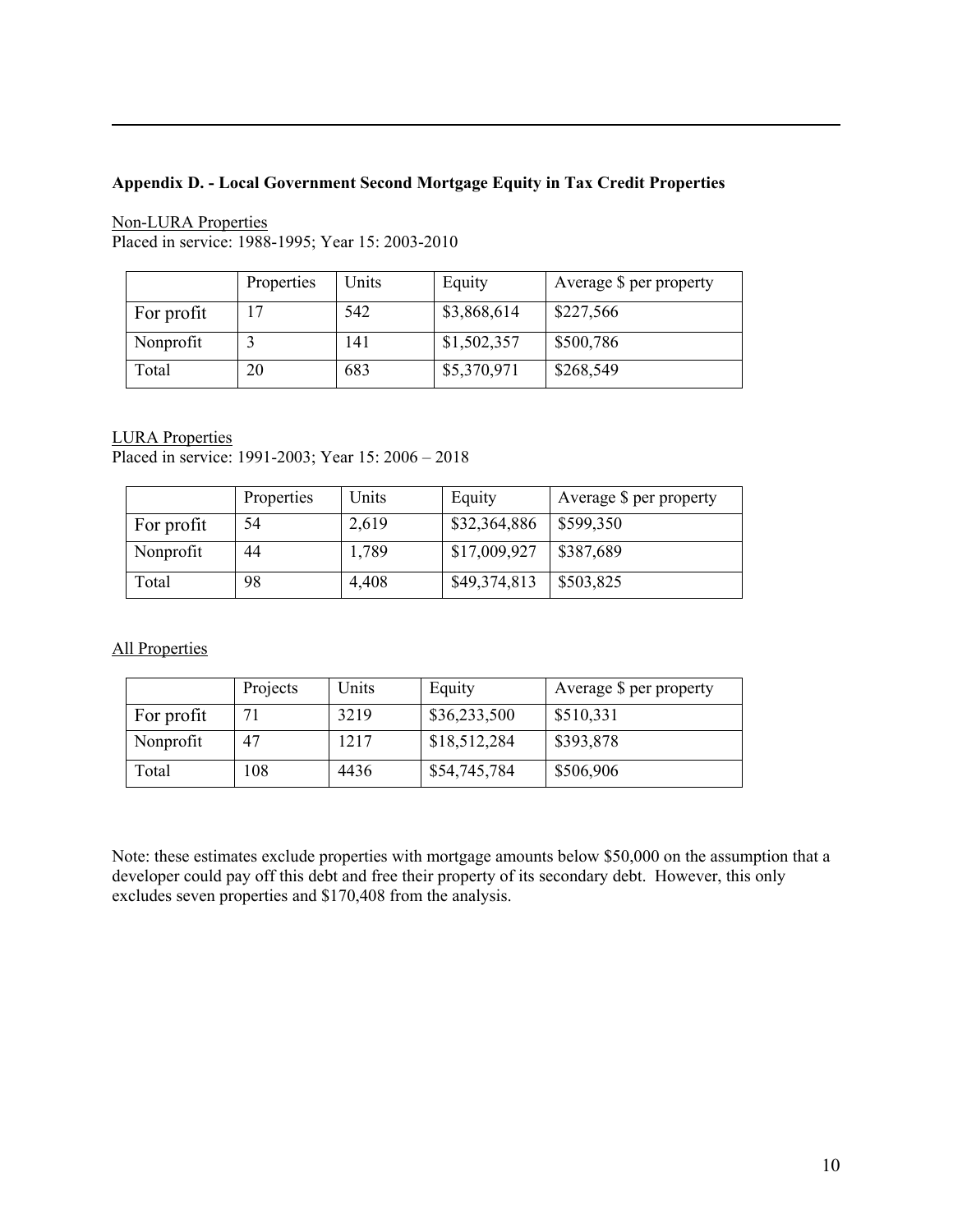# **Appendix E. – Stock characteristics**

 $\overline{a}$ 

Table 1. Property information according to LURA status

|                           | <b>Non-LURA</b> |         | <b>LURA</b> |         | <b>Total</b> |         |
|---------------------------|-----------------|---------|-------------|---------|--------------|---------|
|                           | Number          | Percent | Number      | Percent | Number       | Percent |
| All projects              | 607             |         | 936         |         | 1,543        |         |
| Total units               | 8166            |         | 27,431      |         | 35,597       |         |
| <b>Ownership status</b>   |                 |         |             |         |              |         |
| For profit properties     | 601             | 99%     | 776         | 83%     | 1,377        | 89%     |
| Nonprofit properties      | 6               | $1\%$   | 160         | 17%     | 166          | 11%     |
| Sub-total of properties   |                 | 100%    |             | 100%    |              | 100%    |
|                           |                 |         |             |         |              |         |
| $#$ of for profit units   | 7,901           | 97%     | 20,488      | 75%     | 28,389       | 80%     |
| # of nonprofit units      | 265             | 3%      | 6, 943      | 25%     | 7,208        | 20%     |
| Sub-total of units        |                 | 100%    |             | 100%    |              | 100%    |
| Location                  |                 |         |             |         |              |         |
| Metro area properties     | 478             | 79%     | 790         | 84%     | 1,268        | 82%     |
| Non-metro area properties | 129             | 21%     | 146         | 16%     | 275          | 18%     |
| Sub-total of properties   |                 | 100%    |             | 100%    |              | 100%    |
|                           |                 |         |             |         |              |         |
| $#$ of metro units        | 4,243           | 52%     | 22,931      | 84%     | 27,174       | 76%     |
| $#$ of rural units        | 3,923           | 48%     | 4,500       | 16%     | 8,423        | 24%     |
| Sub-total of units        |                 | 100%    |             | 100%    |              | 100%    |

Table 2. Property Information Overall

|                           | <b>Non-LURA</b> |         | <b>LURA</b> |         | <b>Total</b> |         |
|---------------------------|-----------------|---------|-------------|---------|--------------|---------|
|                           | Number          | Percent | Number      | Percent | Number       | Percent |
| <b>All properties</b>     | 607             | 39%     | 936         | 61%     | 1,543        | 100%    |
| Total units               | 8166            | 23%     | 27,431      | 77%     | 35,597       | 100%    |
| <b>Ownership status</b>   |                 |         |             |         |              |         |
| For profit properties     | 601             | 44%     | 776         | 56%     | 1,377        | 100%    |
| Nonprofit properties      | 6               | 4%      | 160         | 96%     | 166          | 100%    |
| $#$ of for profit units   | 7,901           | 28%     | 20,488      | 72%     | 28,389       | 100%    |
| # of nonprofit units      | 265             | 4%      | 6, 943      | 96%     | 7,208        | 100%    |
| Location                  |                 |         |             |         |              |         |
| Metro area properties     | 478             | 38%     | 790         | 62%     | 1,268        | 100%    |
| Non-metro area properties | 129             | 47%     | 146         | 53%     | 275          | 100%    |
| $#$ of metro units        | 4,243           | 16%     | 22,931      | 84%     | 27,174       | 100%    |
| $#$ of rural units        | 3.923           | 47%     | 4.500       | 53%     | 8.423        | 100%    |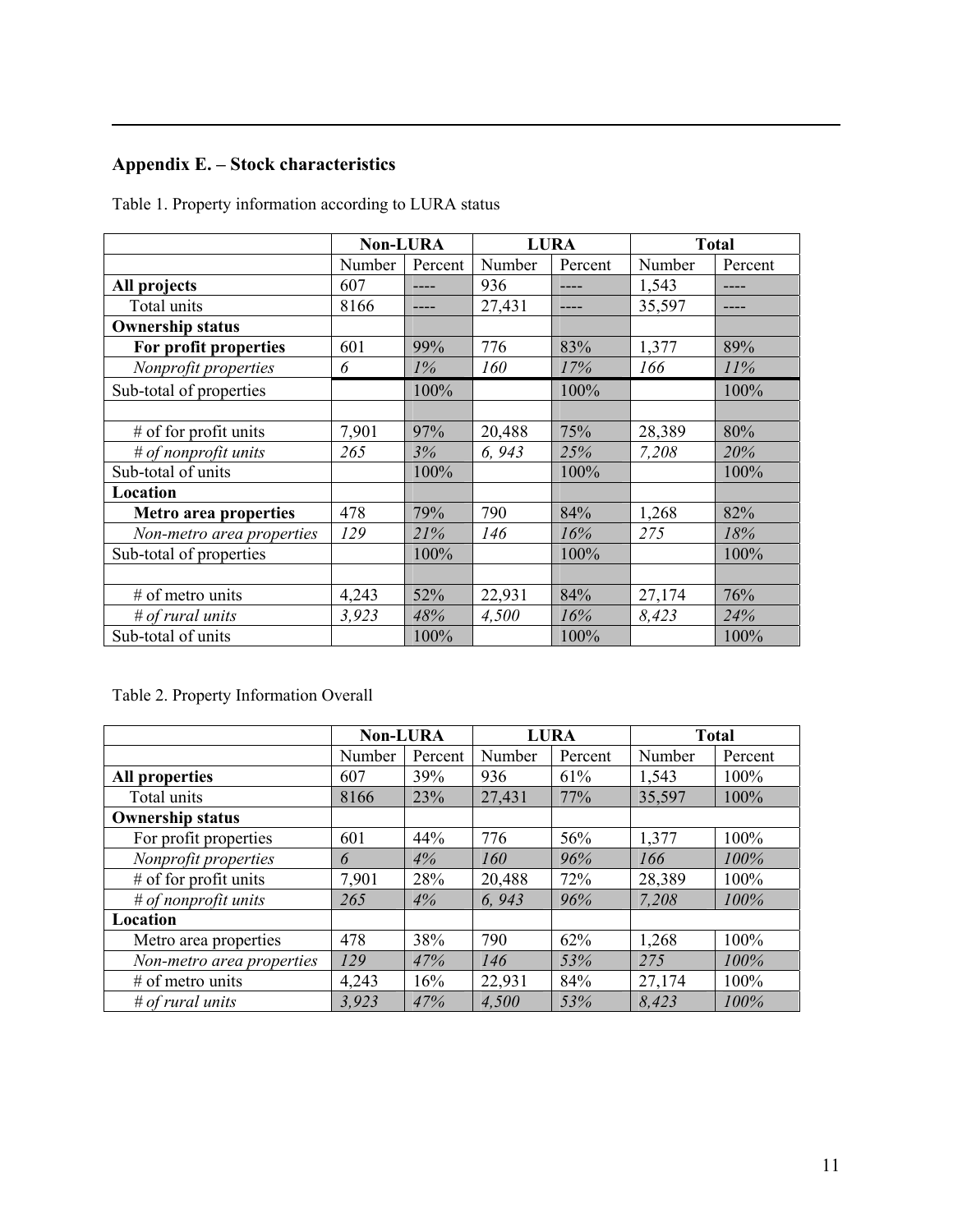### **Appendix F. - Questionaire**

### Background

 $\overline{a}$ 

- 1. Are you a for-profit or nonprofit developer?
- 2. Do you also manage your projects you have developed?
- 3. What type of projects do you develop? Urban, suburban or rural?
- 4. How long have you been developing/owning affordable housing?
- 5. What type of projects do you typically develop? New construction, rehabilitation or both?
- 6. Have you developed projects with extended affordability restrictions?

### Open Ended

- 1. How familiar are you with Year 15 issues?
- 2. How familiar do you think other developers are?
- 3. Do you feel Year 15 is a threat to extended affordability?
- 4. What factors would lead a developer to raise rents at Year 15?
- 5. How would those factors influence a decision to sell a property or convert it to market rents?
- 6. Is Year 15 more or less of an issue in North Carolina compared to other states?
- 7. How much do the expectations of their limited partners/investors factor into Year 15 decisions?

8. Is developer status (for-profit vs nonprofit) or development characteristics (location, market dynamics, recapitalization needs) more important in determining whether how a developer addresses Year 15?

9. What do you feel is necessary to assist developers who want to keep their projects affordable but who otherwise might be forced to choose an early opt out?